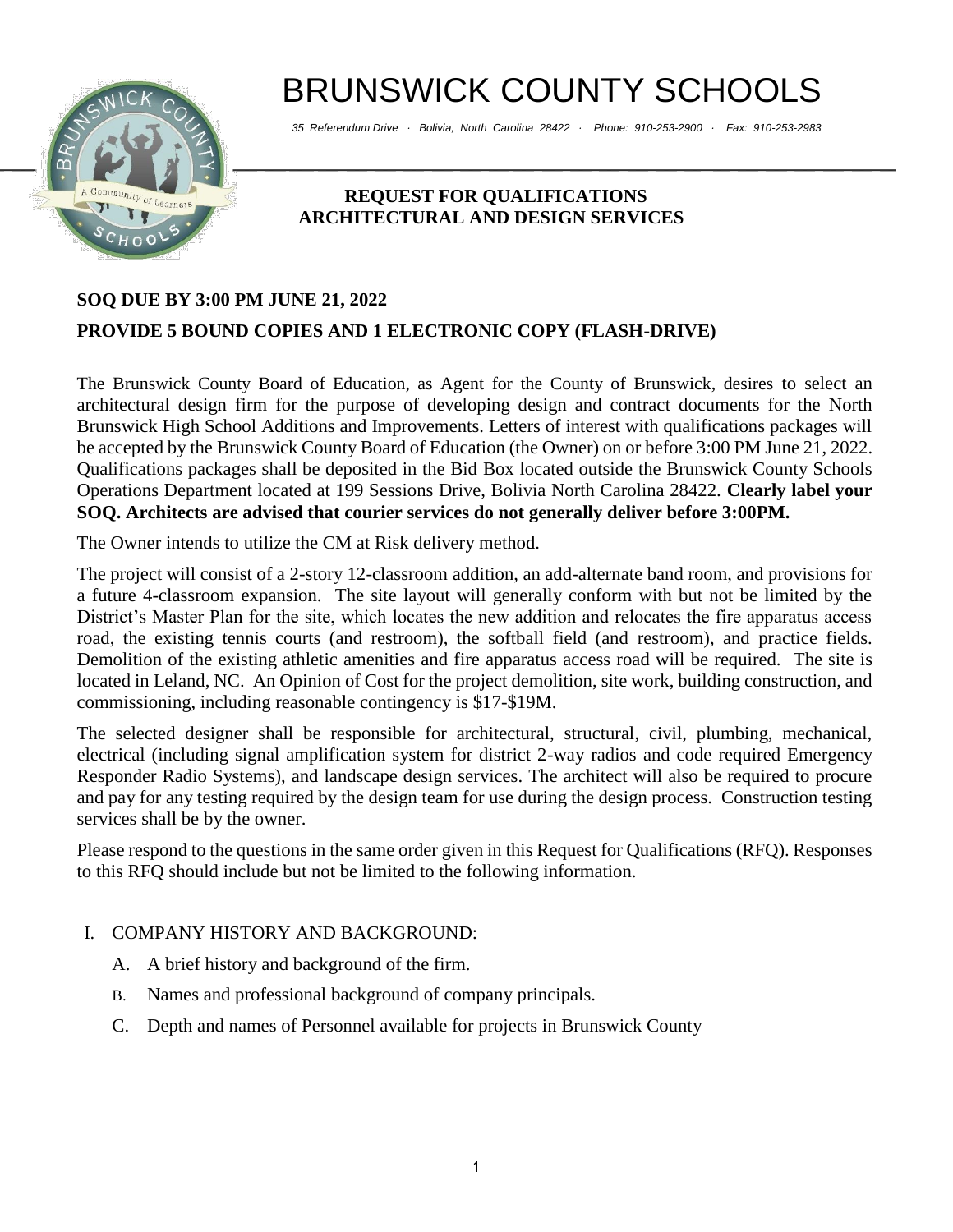#### II. EXPERIENCE

- A. Submit a list of school projects, preferably high school, designed by your firm and completed within the **last five years**. In the event that five schools have not completed in the last five years, provide additional school design work performed by your firm not mentioned above. In the event your firm has done more than five schools in the last five years, submit information for **the last five** and at your discretion, any additional ones you want to provide.
- B. Provide the following information about the facilities:
	- 1. Description and name of the project, including description, size, location, construction method of delivery, and year completed.
	- 2. Design scope.
	- 3. Provide total construction cost, breaking out General Construction, MEP, and Site Development.
	- 4. Provide Project Budget vs Project Award Costs; and the number and cost of change orders. Differentiate between owner requests and other types of changes.
	- 5. Architect team members and the consultants utilized on the project.
	- 6. List energy conservation measures included in the design.
	- 7. Total project duration including design and construction. Indicate if design and/or construction schedule slippage occurred
	- 8. Legal claims.
	- 9. Construction Method of Delivery.
	- 10. Owner contact and phone number.
- C. Provide your firm's background working with CM at Risk firms. Include projects, timelines. costs, change order information, and contact names for the CM at Risk and the Owner.

#### III. PROJECT APPROACH AND STRATEGY

- A. Describe the organizational approach and strategy that you will employ in the performance of your professional design and construction administrative services on this project to meet the owner's objectives and expectations for the following:
	- 1. Your methodology to programming and planning, including timelines.
	- 2. Strategies for consultant involvement during the schematic, design development and contract document phase of the design.
	- 3. At each design phase juncture your approach to adjustments to meet the budget.
	- 4. Describe the use of on-line portals, if any, during the design and construction durations
	- 5. Schedule of architectural site visits and role during construction administration.
	- 6. Participation of design consultants during construction administration.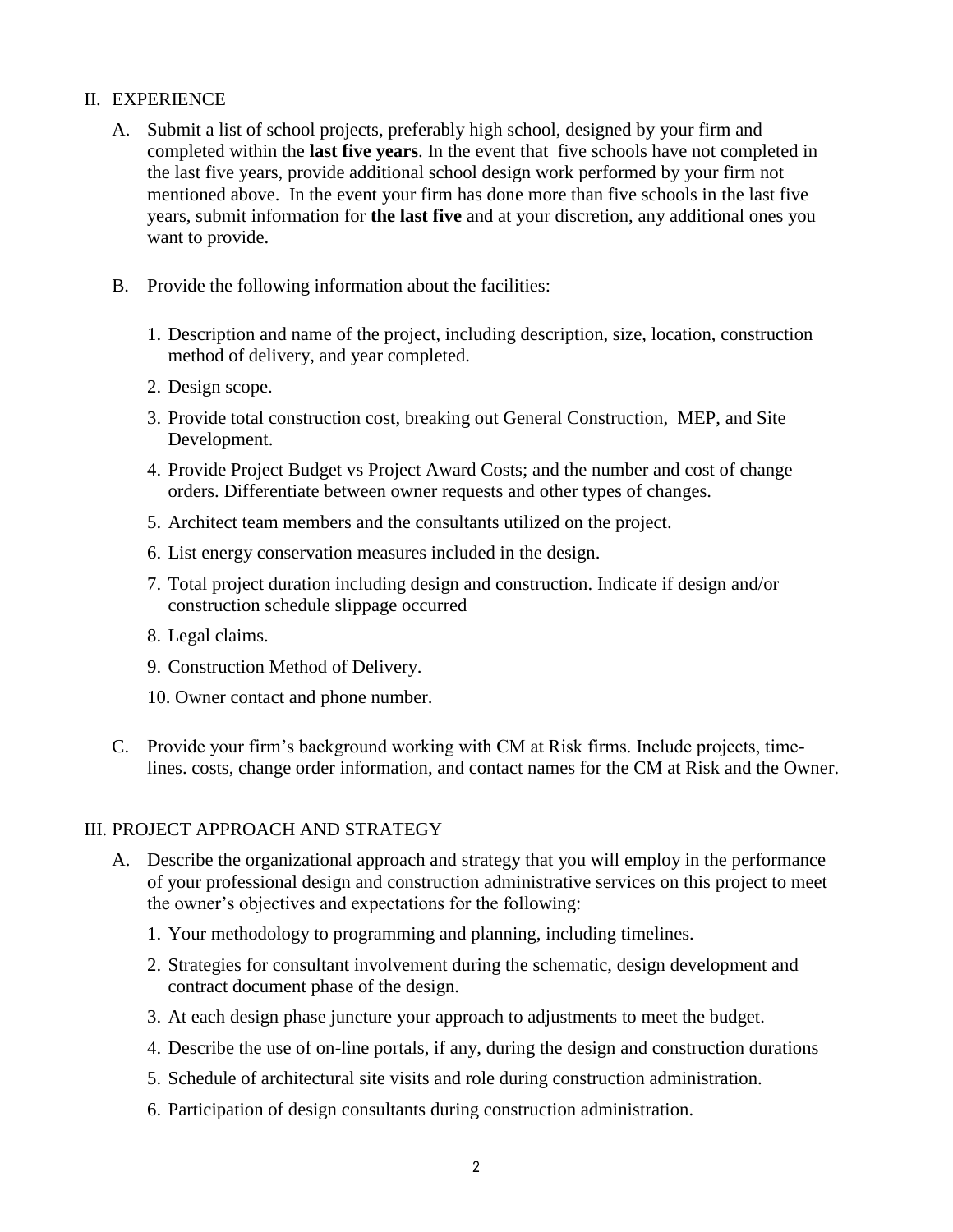- 7. Describe the management methods, specifications and contract language your firm uses to keep a project on schedule, control change order costs and minimize claims for the owner.
- 8. Procedures for evaluating proposals, claims and processing change orders.
- 9. Design team availability and responsibility during the warranty period.
- B. Describe the strategy your office will follow to integrate the following planning topics into the design and provide examples of how they have been implemented on past projects:
	- 1. Energy conservation
	- 2. Flexibility (spatial / multi-use adaptability)
	- 3. Maintainability
- C. Describe the technologies and software in your office that you will utilize in the preparation of the project design documents.
- D. Describe your firm's Quality Control process to reduce breaks and errors in the specifications/drawings
- E. Provide five (5) client references and one (1) financial institution. School references are preferred and prior relationships with the proposed project architect should be noted.

#### IV. PROPOSED PROJECT TEAM

- A. Identify your proposed project architect and organizational team for this project, their specific roles, and your principal in charge. Provide complete resumes for all project team members. Resumes to include education, experience and training, and a list of public school projects and the role played. List ongoing projects proposed personnel are working on and expected completions.
- B. List the names of the consulting firms you plan to use on this project and include the resume of the firm principals and the project designers that will be assigned. (Note: It shall be the owner's understanding that the consultant firms are integral to the proposal and shall not be changed subsequent to contract negotiations)
- C. Identify the A/E firms capacity to provide additional personnel to the design effort should they be needed to maintain project deadlines.

#### V. DISPUTES

A. Describe previous and current litigation or arbitration, if any, pertaining to your design services in which your firm has been involved. Describe efforts taken prior to the litigation or arbitration to mitigate the dispute.

The Brunswick County Board of Education reserves the right to select a firm, which it deems to offer the best overall services presented in the submittal taking into consideration all factors including the information requested above. The Brunswick County Board of Education is not liable for any cost incurred by firms prior to issuance of a contract for work.